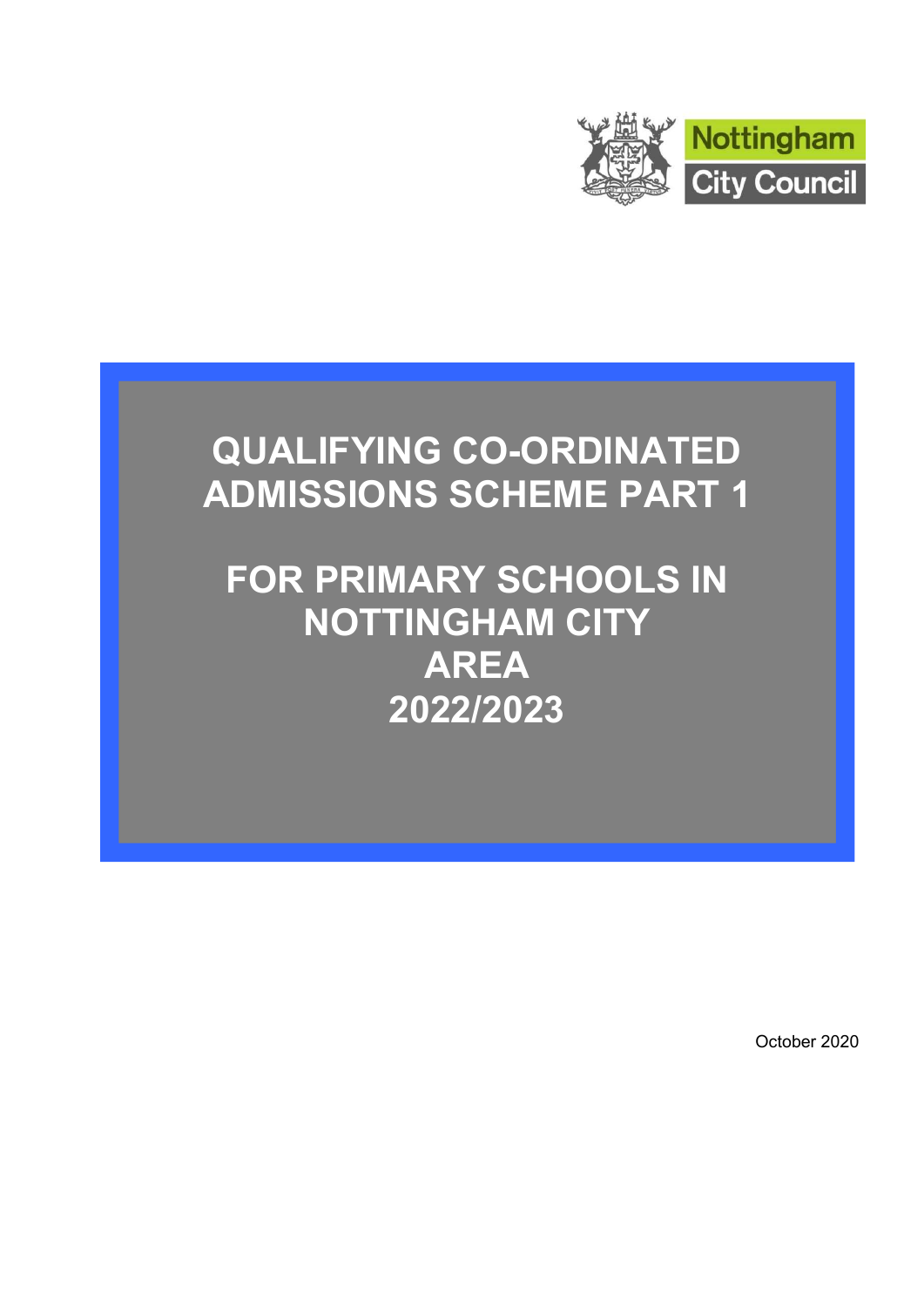## **CONTENTS**

|   | <b>Foreword and Interpretation</b>                   | $\overline{3}$ |
|---|------------------------------------------------------|----------------|
|   | <b>Introduction</b>                                  | $3 - 4$        |
| A | Applying for an infant or primary school place       | 5              |
| B | <b>Information required by VA academies</b>          | $5-6$          |
| C | <b>Procedure</b>                                     | $6 - 7$        |
| D | The single offer of a school place                   | $7 - 8$        |
| Е | <b>Accepting the place offered</b>                   | 8              |
| F | <b>Preferences not met (alternative offers)</b>      | $8 - 9$        |
| G | <b>Late applications</b>                             | $9 - 10$       |
| н | <b>Right of appeal</b>                               | 10             |
| I | <b>Waiting lists</b>                                 | $10 - 11$      |
| J | <b>Co-ordinated arrangements for Junior schools</b>  | $11 - 12$      |
| K | <b>False information</b>                             | 12             |
|   | <b>Annex 1 Timetable for co-ordinated admissions</b> | 13             |
|   | Annex 2 Calendar for 2021/2022 academic year         | 14             |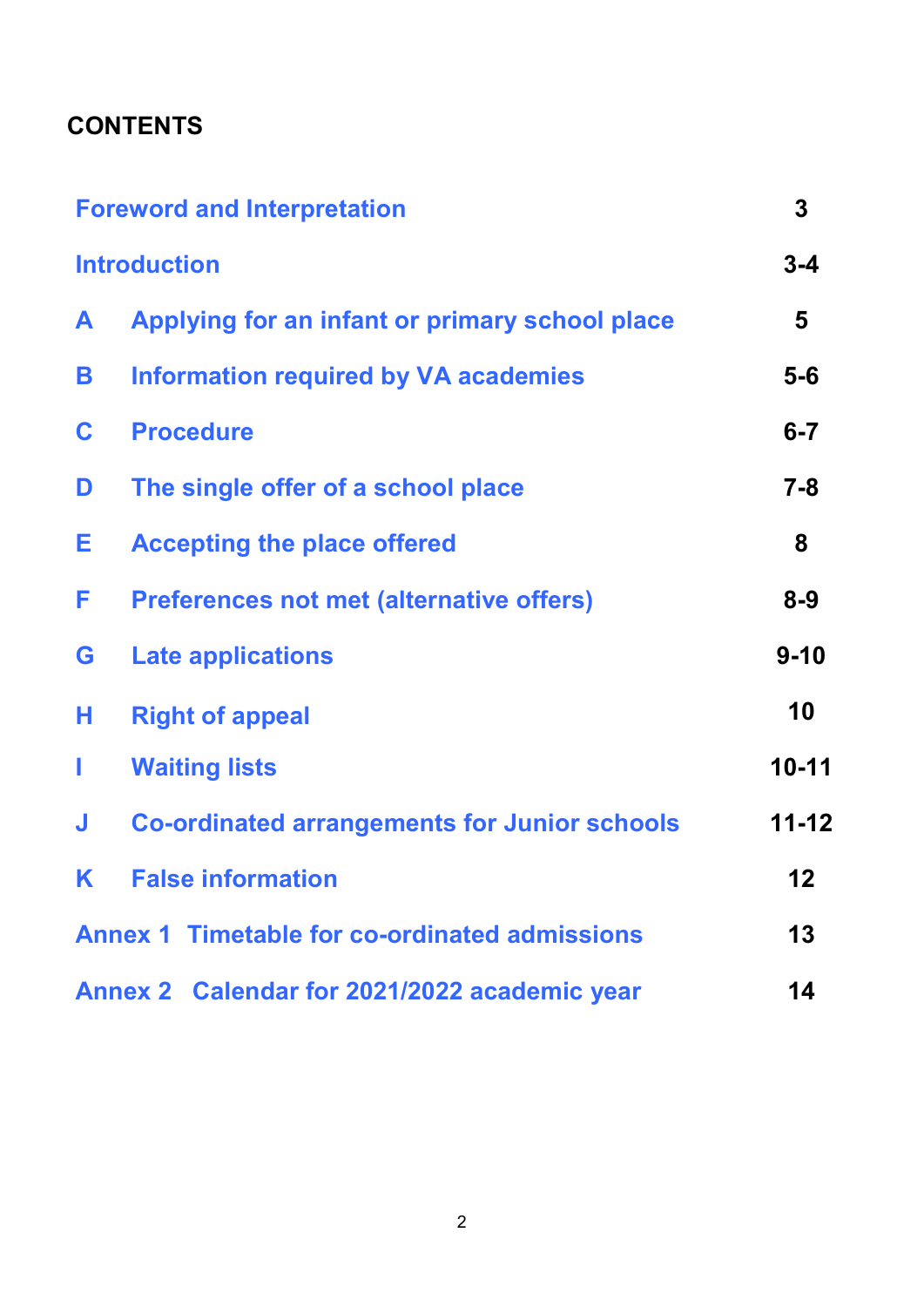### FOREWORD

This scheme is made under Section 89 of the Schools Standard and Framework Act 1998 and in accordance with The School Admissions (Admission Arrangements and Co-ordination of Admission Arrangements) (England) Regulations 2012. This part of the scheme (part 1) relates to first admission to infant or primary school and transfer from infant to junior school only. (Part 2 of the scheme relates to transfers from junior/primary school to secondary school and part 3 relates to in-year admissions only [i.e. transfers outside the normal admission rounds]).

The co-ordinated scheme applies to the schools listed below:

#### Community primary schools

Bentinck, Berridge, Cantrell, Carrington, Claremont, Crabtree Farm, Dovecote, Dunkirk Primary, Fernwood, Forest Fields, Glade Hill, Greenfields, Haydn, Heathfield, Hempshill Hall, Henry Whipple, Melbury, Mellers, Middleton, Rise Park, Robin Hood, Rufford, Seely, Snape Wood, Southglade, Southwold, Walter Halls, Welbeck and Westglade.

#### Academies

Ambleside, Blessed Robert Widmerpool Catholic, Blue Bell Hill, Bluecoat Primary Academy, Brocklewood, Bulwell St Mary's CE, Burford, Djanogly Northgate, Djanogly Sherwood, Djanogly Strelley, Edale Rise, Edna G Olds, Firbeck, Glapton, Glenbrook, Highbank, Hogarth, Huntingdon, Jubilee L.E.A.D., Milford, Nottingham Academy, Old Basford, Our Lady & St Edward Catholic, Our Lady of Perpetual Succour Catholic, Portland Spencer, Radford, Robert Shaw, Rosslyn Park, Scotholme, Sneinton St Stephen's CofE, Southwark, South Wilford Endowed CE, Springfield, St. Ann's Well, St Augustine's Catholic, St Margaret Clitherow Catholic, St Mary's Catholic, St Patrick's Catholic, St Teresa's Catholic, Stanstead, Sycamore, Victoria, Warren, Whitegate, Whitemoor, William Booth and Windmill L.E.A.D.

### INTERPRETATION

In this scheme  $-$ 

"the LA" means Nottingham City Council acting in its capacity as local authority; "VA schools" means schools that are voluntary aided schools; "Academy" means schools that have academy status;

"admission authority" means, in respect of any school which is a: community school - the LA VA or academy - the governing body of that school/academy;

"SCAF" means the School Common Application Form supplied by the LA electronically or on paper;

"admission arrangements" means the arrangements for a particular school/academy or schools/academies which govern the procedures and decision-making for the purposes of admitting pupils to the school(s)/academy.

#### INTRODUCTION

For the 2022/2023 school year the LA will be co-ordinating the admission to infant/primary and transfer from infant to junior school arrangements with Nottinghamshire County Council who shares a border with Nottingham City.

The co-ordinated scheme for admission to infant/primary and transfer from infant to junior school is a mechanism to ensure that every parent/carer resident in Nottingham who has applied for an infant/primary or junior school place for their child in the normal admission round receives a single offer of a school place on the National Offer Day of 16 April (or next working day after this date). In respect of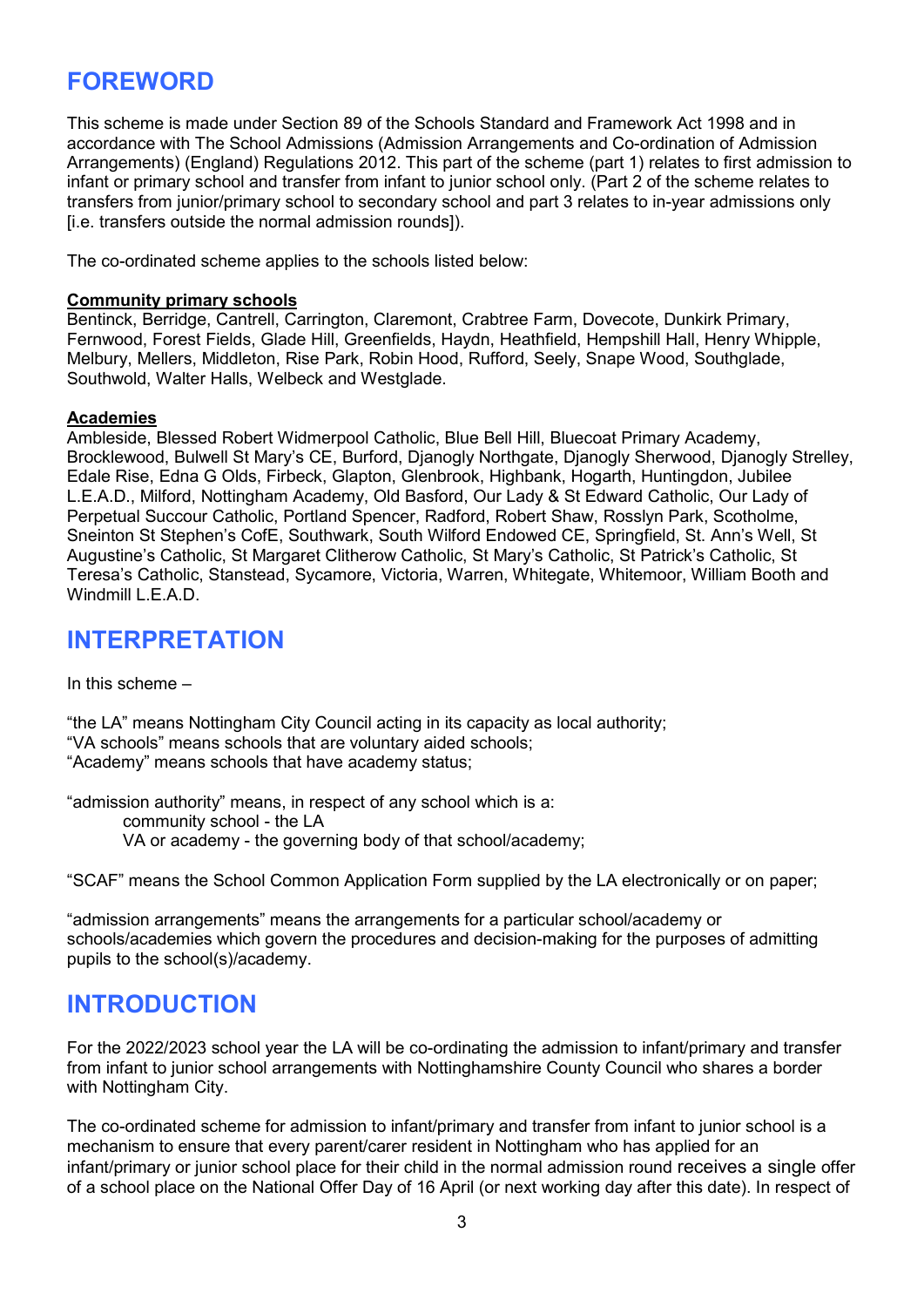applications for the 2022 autumn term, decisions are posted on 19 April 2022 and should be received by parent/carers on 21 or 22 April 2022. For parents/carers who apply for an infant/primary or junior school place online, an email will be sent on 19 April 2022.

The purpose of this scheme is to co-ordinate the arrangements for the admission of pupils to infant/primary and junior schools in the area.

The co-ordinated scheme is an administrative process which is intended to make admission to school easier, more transparent and less stressful for all parents and carers. It allows applicants to apply online or on one common application form.

Eligibility for admission to a school is determined by the respective admission authority. These are:

- i. for community schools the Local Authority;
- ii. for academies the governing body of the academy;
- iii. schools in Nottinghamshire County Council's area for academies, voluntary aided, foundation and trust schools - it is the governing body of that school/academy; for community and voluntary controlled schools - it is Nottinghamshire County Council.

The normal admission round is the process by which:

- a) an application for the admission of a child to a relevant age group at a school is submitted in accordance with the requirements of a qualifying scheme;
- b) an application is considered by the relevant admission authority for the school in determining, in accordance with the school's admission arrangements, the order of priority in which the application is ranked; and
- c) a determination relating to that application is communicated to the parents/carers on the offer day.

### A APPLYING FOR AN INFANT/PRIMARY SCHOOL PLACE

- 1. There will be a standard form, known as the School Common Application Form (SCAF).
- 2. The SCAF must be used by parents/carers resident in Nottingham City to make up to four preferences in rank order and give reasons for their preferences. Parents/carers are strongly encouraged to name the maximum number of preferences allowed to increase their chances of being offered a place at one of their named schools.
- 3. The LA will take all reasonable steps to ensure that every parent/carer resident in Nottingham City who has a child of the appropriate school age has access to a copy of the SCAF and composite prospectus (Going to School in Nottingham publication), which includes a summary of the co-ordinated admissions scheme.
- 4. All four preferences will be treated equally by the LA.
- 5. Parents/carers resident in Nottingham City are strongly encouraged to apply through the Council's website using the online admissions system.
- 6. Alternatively, if parents/carers resident in Nottingham City wish to apply using a paper application form (SCAF), the SCAF should be returned to the School Admissions Team, Access and Inclusion, LH Box 14, Loxley House, Station Street, Nottingham NG2 3NG.
- 7. Completed SCAFs, together with any additional information or documentation required by the admission authority, must be returned by the national closing date of 15 January 2022.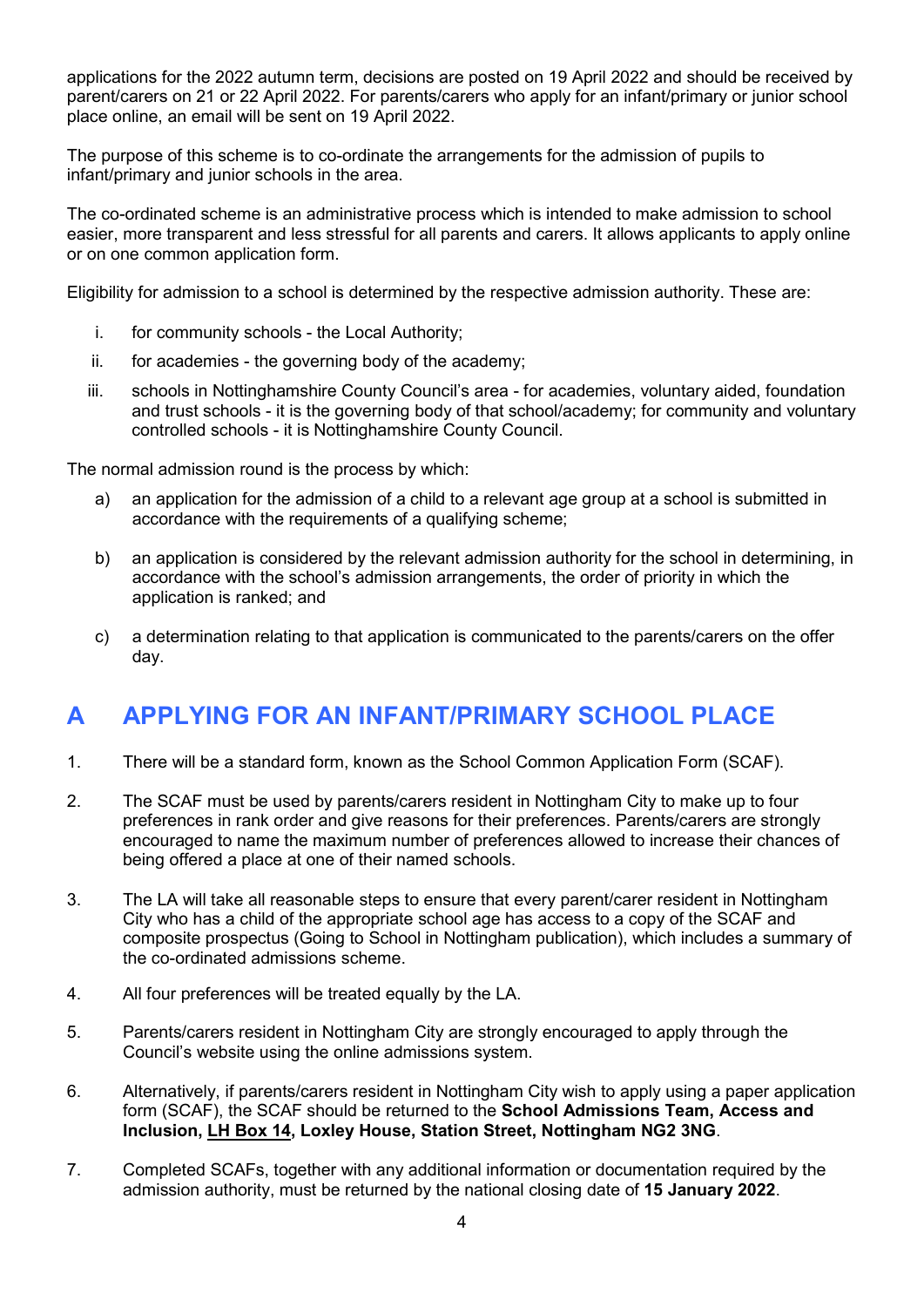8. Applications from parents/carers not resident in Nottingham City must be made on the relevant online or paper application form available from their home local authority. Where the LA receives a paper SCAF from a parent/carer not resident in Nottingham City, the parent will be advised to apply directly to their home authority.

### B INFORMATION REQUIRED BY VA ACADEMIES

- 1. Voluntary aided academies may require parents/carers who have expressed a preference for the school on the SCAF, to provide additional information which is not contained on the SCAF. Additional information can be requested on a supplementary form, this should only be necessary where the additional information is required for the governing body to apply their oversubscription criteria to the application.
- 2. A supplementary form is not regarded as a valid application form unless the parent/carer has also completed the appropriate home local authority SCAF and the school is nominated on it. Supplementary forms should be returned directly to the VA academy preferenced.
- 3. Where a supplementary form is not submitted to the relevant VA academy in addition to the SCAF, it is very likely to affect the consideration by the governing body of that academy of the preference expressed.
- 4. The governing body of a voluntary aided academy may determine whether or not to obtain a copy of the supplementary form where the parent/carer has failed to submit one with their SCAF.
- 5. When a VA academy has failed to obtain a supplementary form but there is a SCAF, the application must proceed because a valid application has been made.

## C PROCEDURE

The LA will act as a clearing house for the allocation of places by the relevant admission authorities in response to SCAFs received. Except where acting in its separate capacity as an admission authority for community schools, the LA will not be making any decision with respect to the offer or refusal of a place in response to any application form.

- 1. By 15November 2021 the LA will distribute application packs by post or via city nursery to parents/carers resident in Nottingham City.
- 2. The closing date for applications is 15 January 2022.
- 3. By 28January 2022 the LA will send to other local authorities' details of the applicants who have applied for schools in their area.
- 4. By 11 February 2022 the LA will send to the admission authority of each Nottingham City school details of all the applicants who have applied for a place at their school. The LA will also provide details of all applicants who have applied for their schools by use of the DfE common data sets and any supplementary information received.
- 5. In considering applications for admission to Nottingham City schools the order of ranking as stated on the SCAF will not be revealed.
- 6. By 25 February 2022 the LA will have received from other admission authorities in Nottingham City a list of children who can be offered a place and those who cannot. All applications should be ranked, not just those to whom places can be offered.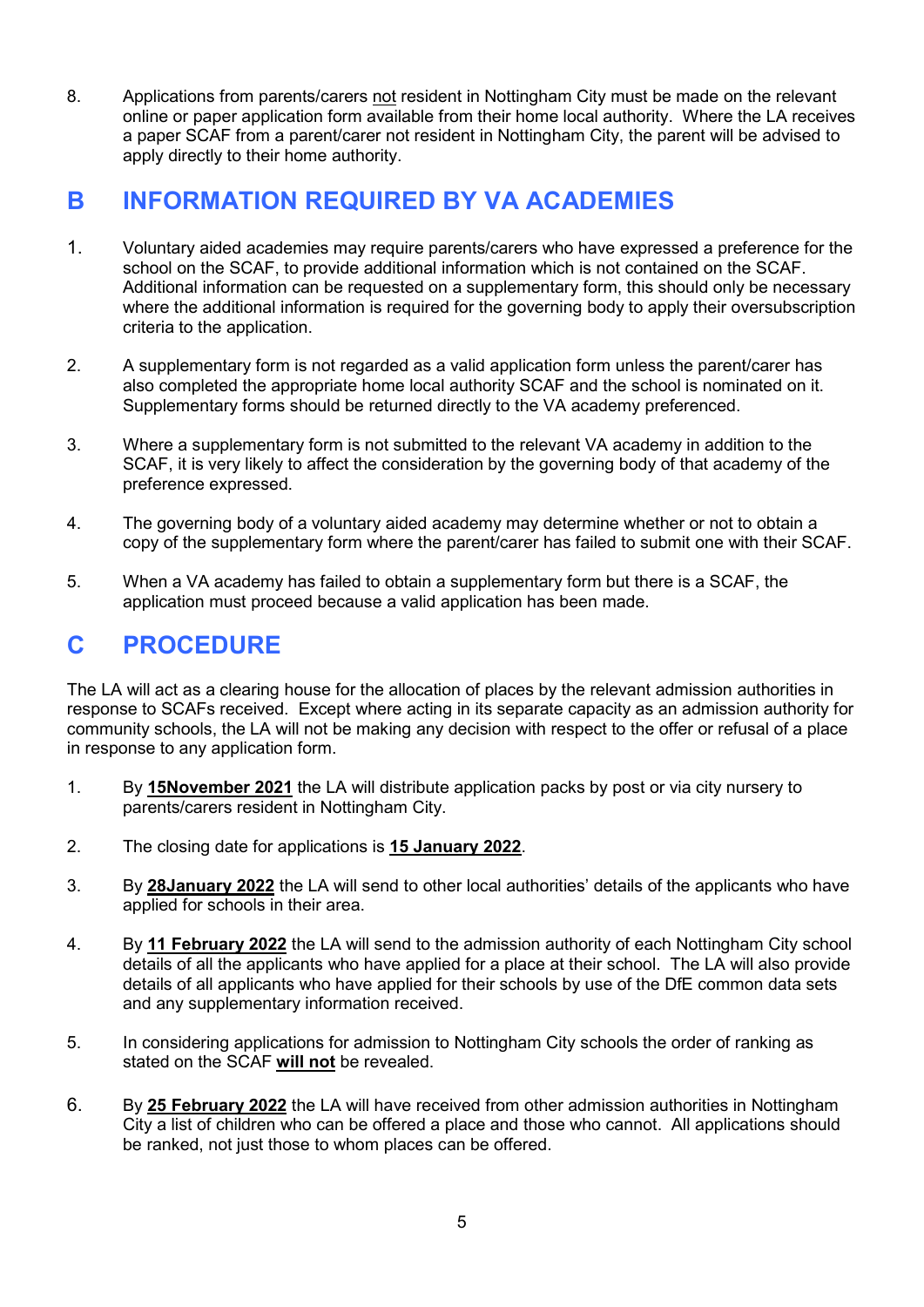- 7. By 11 March 2022 the LA will compare the list of provisional offers for Nottingham City community schools against the list of provisional offers from Nottinghamshire County Council and other admission authorities and:
	- a) determine which provisional offers will be made to Nottingham City residents taking account the ranking of the preferences on the SCAF;
	- b) inform Nottinghamshire County Council, other local authorities and other admission authorities of those provisional offers which are to be accepted and of those which are not to be accepted.
- 8. Where it is the case that a child is eligible for more than one provisional offer of an infant/primary school place, the parents/carers will be offered the highest ranked of those provisional offers as indicated on the SCAF.
- 9. At the end of the first cycle of determining provisional offers, it will be possible to identify those schools which are undersubscribed or oversubscribed. For undersubscribed schools, it will have been possible to have met all preferences.
- 10. The LA will send details of any late applications with exceptional reasons being considered in the first cycle as soon as the decision to consider the application as on time has been made.
- 11. In order to complete allocations to oversubscribed schools, a second cycle of the process will be undertaken.

This second cycle of allocations will deal with waiting lists for oversubscribed schools where vacancies have arisen as a result of point (7) above. The waiting list will comprise of:

- a) applicants for whom it has not been possible to make any provisional offer;
- b) all applicants with a provisional offer ranked lower than that of the oversubscribed school for which a preference has also been expressed.
- 12. By 1 April 2022the LA will:
	- a) update the list of offers for oversubscribed schools;
	- b) notify Nottinghamshire County Council where the offer is to be made to a resident of their area;
	- c) update the list of offers for other admission authorities of Nottingham City schools;
	- d) receive information from Nottinghamshire County Council of any places which they can offer to a Nottingham City resident under their co-ordinated scheme;
	- e) make determinations on which offers will be made to Nottingham City residents taking account of:
		- i) offers from Nottinghamshire County Council; and
		- ii) the waiting list for places at schools;
	- f) amend the list of offers for each oversubscribed school to take account of point d) above;
	- g) inform Nottinghamshire County Council and other admission authorities of which offers are to be confirmed for places in their schools which are to be accepted and of those which are not.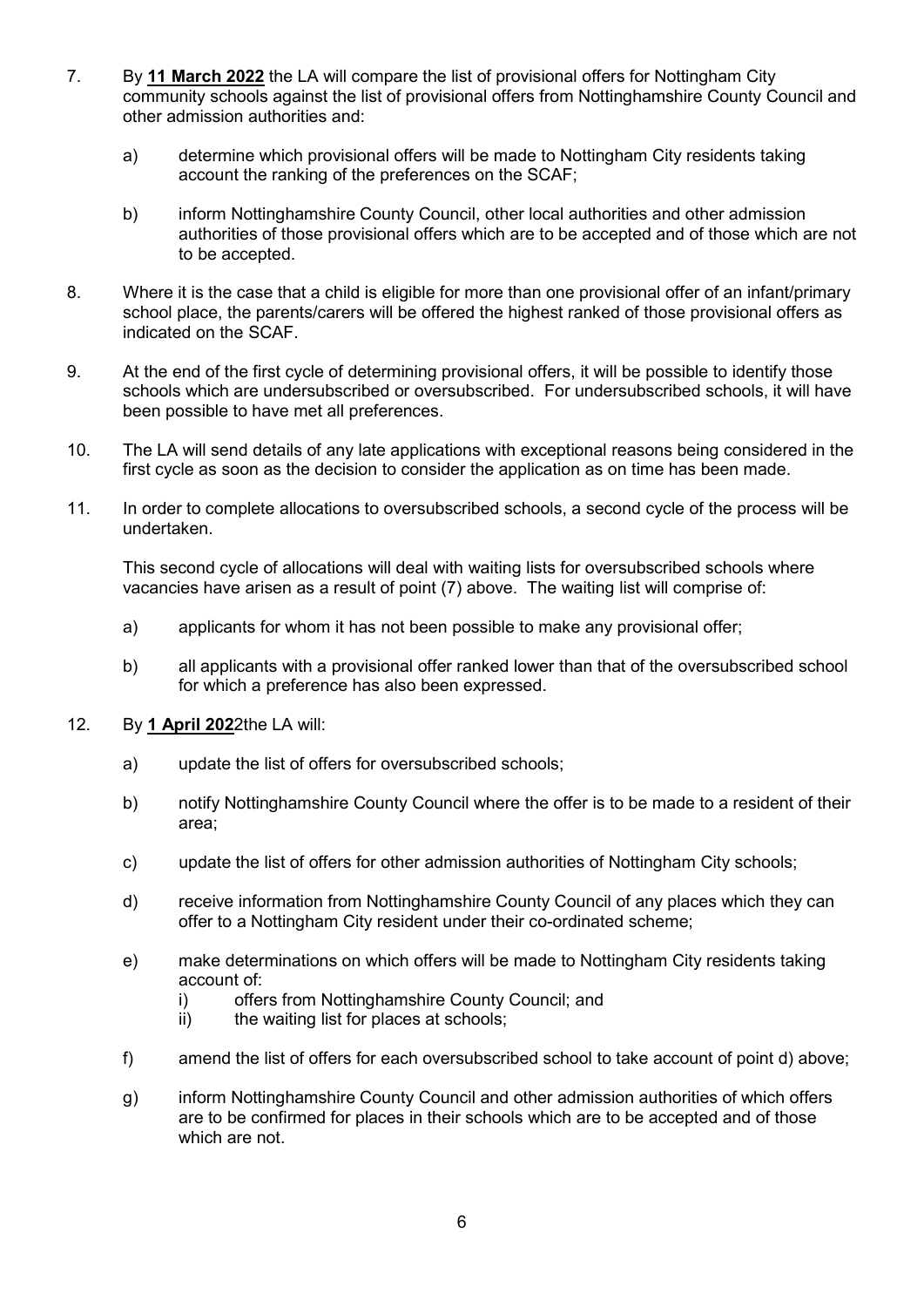## D THE SINGLE OFFER OF A SCHOOL PLACE

The LA will be the body that communicates decisions to Nottingham City residents as follows:

- a) for community schools where the LA is the admission authority;
- b) on behalf of academies and voluntary aided schools/academies;
- c) on behalf of any school maintained by another local authority.
- 1. Parents/carers will receive only a single offer of a place for admission to a school.
- 2. Where there is only one school for which a preference can be met, a place will be offered at that school.
- 3. Where there are two or more provisional offers which could be made, the ranking of the expressed preferences as listed on the SCAF will be used to determine which of those provisional offers is the highest and which will become the single offer of a place.
- 4. Where any maintaining LA has notified this LA that a child resident in Nottingham City is to be granted a place in a school outside of Nottingham City or Nottinghamshire, this LA will have regard to this information when determining which school the single offer of a place shall be for. This means that if a child resident in Nottingham City has been offered a school place by another LA this LA may determine that this constitutes a single offer of a school place and this LA may make no offer of a school place for that child.
- 5. The single offer of a place will be communicated by email to parents/carers who applied online on the national offer day, i.e. 19 April 2022 and will contain the following information:
	- the name of the school at which a place is offered;
	- a request to confirm whether the applicant wishes to accept the place offered:
	- the outcome of each of the other preferences made on the SCAF;
	- information about the right of appeal against the decision to refuse places at the other school/academy preferences made on the SCAF;
	- contact details for lodging an appeal.

### E ACCEPTING THE PLACE OFFERED

Parents/carers should notify the LA of their decision to accept the place offered within 14 days of receipt of their offer of a school place. Failure to do so may result in the place being withdrawn.

### F PREFERENCES NOT MET (alternative offers)

- 1. Where this Local Authority cannot make a single offer for any of the preferences expressed by a parent/carer resident in Nottingham City, where it is possible to do so, a place will be allocated to the child:
	- a) at the Nottingham City community catchment school if places remain at that school or the next nearest available Nottingham City community school with places; or
	- b) at an academy in Nottingham City, where the governing body has authorised the City Council to make alternative offers on their behalf, if this is the nearest school/academy and if places remain.

An allocated (alternative) place will be determined after all preferences for schools where the LA is the admission authority have been determined, and will be communicated to parents/carers on the national offer day (or as soon as possible after this date where it is not practical to communicate this on the offer date).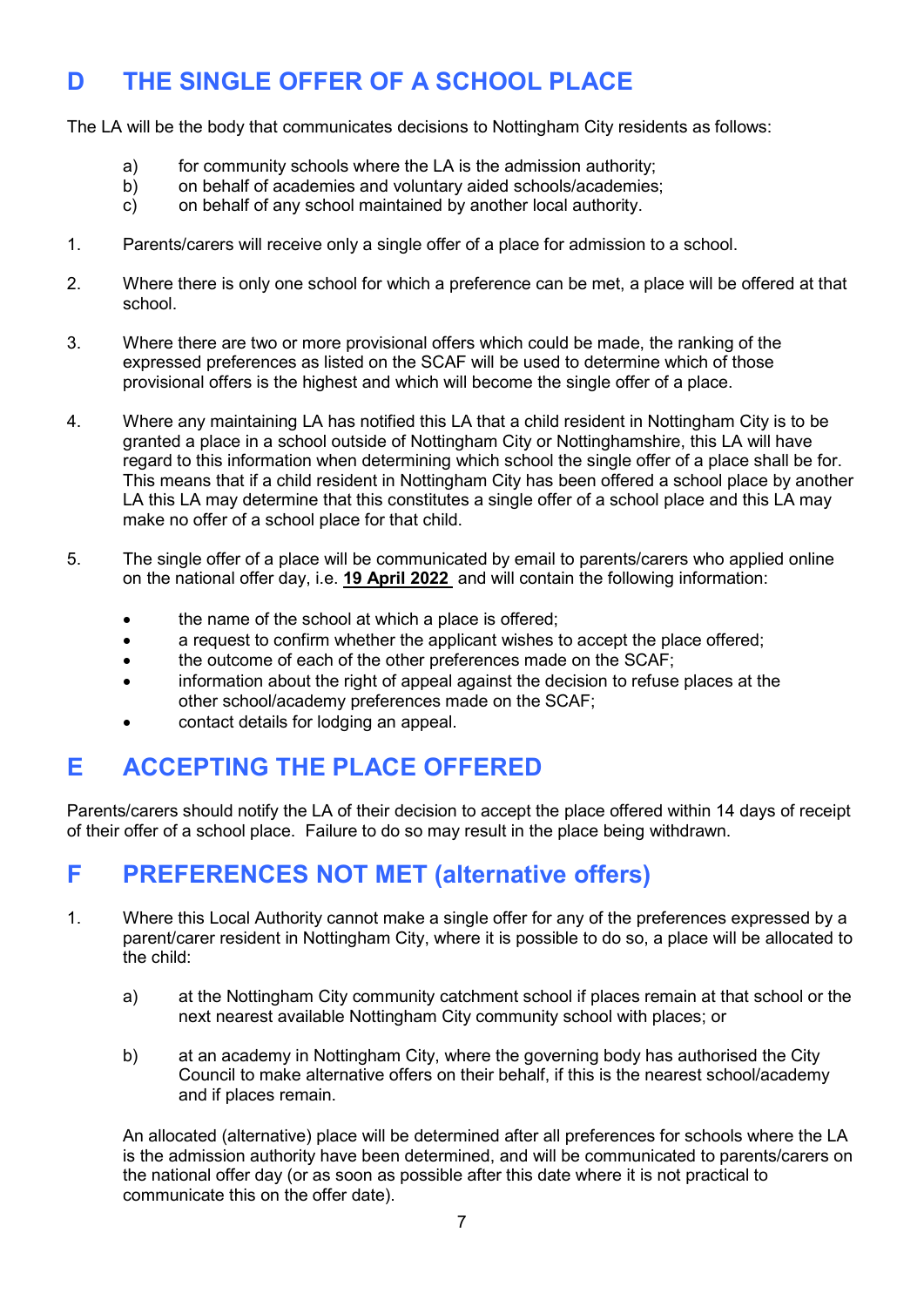- 2. Where no preference has been made by the closing date, an allocated (alternative) place will be determined after the national offer day, wherever possible.
- 3. A determination of the nearest school will be made by reference to the distance measured using a computerised mapping system (GIS) by means of a straight line from a point at the school campus to a point at the child's home, both identified by the Local Land and Property Gazetteer.
- 4. The child's ordinary place of residence will be deemed to be the residential property at which the child normally and habitually resides with the person or persons having parental responsibility for the child at the closing date for the receipt of the SCAF, i.e. 15 January 2022.
- 5. Where parental responsibility is held by more than one person and those persons reside in separate properties, the child's ordinary place of residence will be deemed to be that property at which the child normally and habitually resides for the greater part of the week including weekends. If the child lives at two separate properties for an equal length of time, the ordinary place of residence will be deemed to be the address named on the Child Benefit letter. Informal residence agreements with family and friends will not be accepted unless there are exceptional circumstances, for which supporting evidence will be required.
- 6. In some instances, where all schools in the vicinity are oversubscribed some consideration may need to be given to a school within reasonable travelling distance of the child's home. In law, a reasonable walking distance is up to 2 miles for children under the age of 8 years of age and up to 3 miles for children aged 8 years and over.

### G LATE APPLICATIONS

- 1. The LA and other admission authorities within Nottingham City may be willing to accept applications which are received late but before 5 pm on 10 February 2022 for good reason, for example those from:
	- a family returning from abroad;
	- a lone parent/carer who has been ill for some time;
	- a family moving into Nottingham City from another area; or
	- other exceptional circumstances.

Details of the exceptional circumstances must be given in writing and attached to the SCAF. Each case will be treated on its merits.

- 2. Any preference received by the LA before 5 pm on 10 February 2022, with good reason for being late and, where appropriate, with the agreement of the relevant admission authority, will be included in the first cycle of allocations and parents/carers will be notified on the national offer day.
- 3. All other late applications and any under point 1 above, received by the LA after 5 pm on 10 February 2022 will be dealt with after the offer day.
- 4. Other circumstances which will be considered as late applications include:
	- a) where a parent/carer has been allocated a place on the offer day and they decline that place and require a place at a school ranked lower on the original SCAF. The parent/carer will be required to notify the LA of this request in writing;
	- b) where a parent/carer has been allocated a place on the offer day and they decline that place and require a place at a school not named on the original SCAF. The parent/carer will be required to make an application for any school not named on the original SCAF.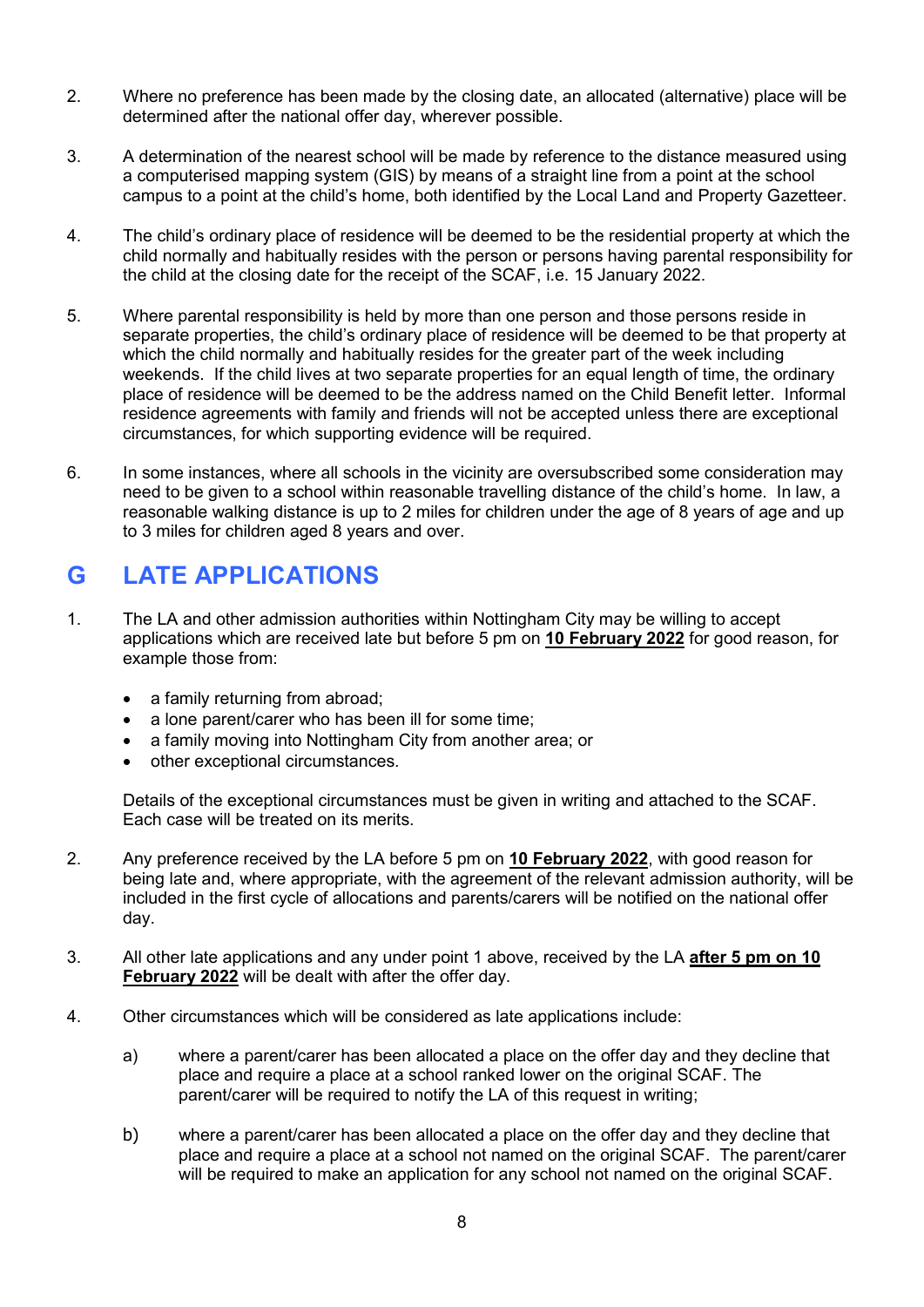- 5. Applications made between 16 January 2022 and 30 August 2022 for admission to school in the intake year (F2) by a Nottingham City resident must be made on a SCAF and will still be coordinated within the provisions of this scheme.
- 6. Applications received from 31 August 2022 onwards will be considered as an 'in-year' transfer and will be dealt with under the under the co-ordinated in-year admissions scheme for those schools/academies that opt to continue with the LA's co-ordinated in-year admissions scheme. For those schools/academies that opt out of the LA co-ordinated in-year admissions scheme, applications received from 31 August 2022 onwards should be sent directly to the school/academy applied for to be considered as an 'in-year' transfer.

### H RIGHT OF APPEAL

Any parent/carer whose child is refused a place at a school for which they have applied has the right of appeal to an independent appeal panel\*.

\*Except where their child has been permanently excluded from two or more schools and where at least one of those exclusions took place after 1 September 1997. (This applies to a twice excluded pupil for a period of two years beginning with the date the last exclusion took place).

### I WAITING LISTS

- 1. The LA will maintain in conjunction with own admission authorities, a waiting list for all city schools where the number of applications received during the normal admissions round for those schools has exceeded the number of available places in Foundation 2 (F2). The waiting list will operate on the offer day and will be maintained by the LA in conjunction with the relevant admission authority up to 30 August 2022 after which the relevant admission authorities will operate their own waiting list in accordance with their own arrangements.
- 2. The waiting list for each oversubscribed community school will comprise of:
	- a) those applicants with a single offer of a school place ranked lower than that of the school for which the waiting list refers;
	- b) those applicants who have been refused a place at the school for which the waiting list refers and for whom no offer of a place can be made;
	- c) those applicants who have made a written request to the LA for their child's name to be placed on the waiting list of a school ranked lower than the school for which they have received the single offer of a school place.
- 3. Being on a waiting list should not raise undue expectations about the likelihood of being offered a place in due course. Where a waiting list is used, the school's published admission policy should make clear that these children will be ranked in the same order as the published oversubscription criteria. If late applicants have a higher priority under the oversubscription criteria, they will be ranked higher than those who may have been on the list for some time.
- 4. Where school places become vacant before any admission appeals are heard, admission authorities should fill these vacancies from any waiting list. Placing a child's name on a waiting list does not affect the parent/carer's right of appeal against an unsuccessful application.

### J CO-ORDINATED ARRANGEMENTS FOR JUNIOR SCHOOLS

This section of the scheme relates to the co-ordinated admission arrangements for junior schools where children are on roll at a separate infant school.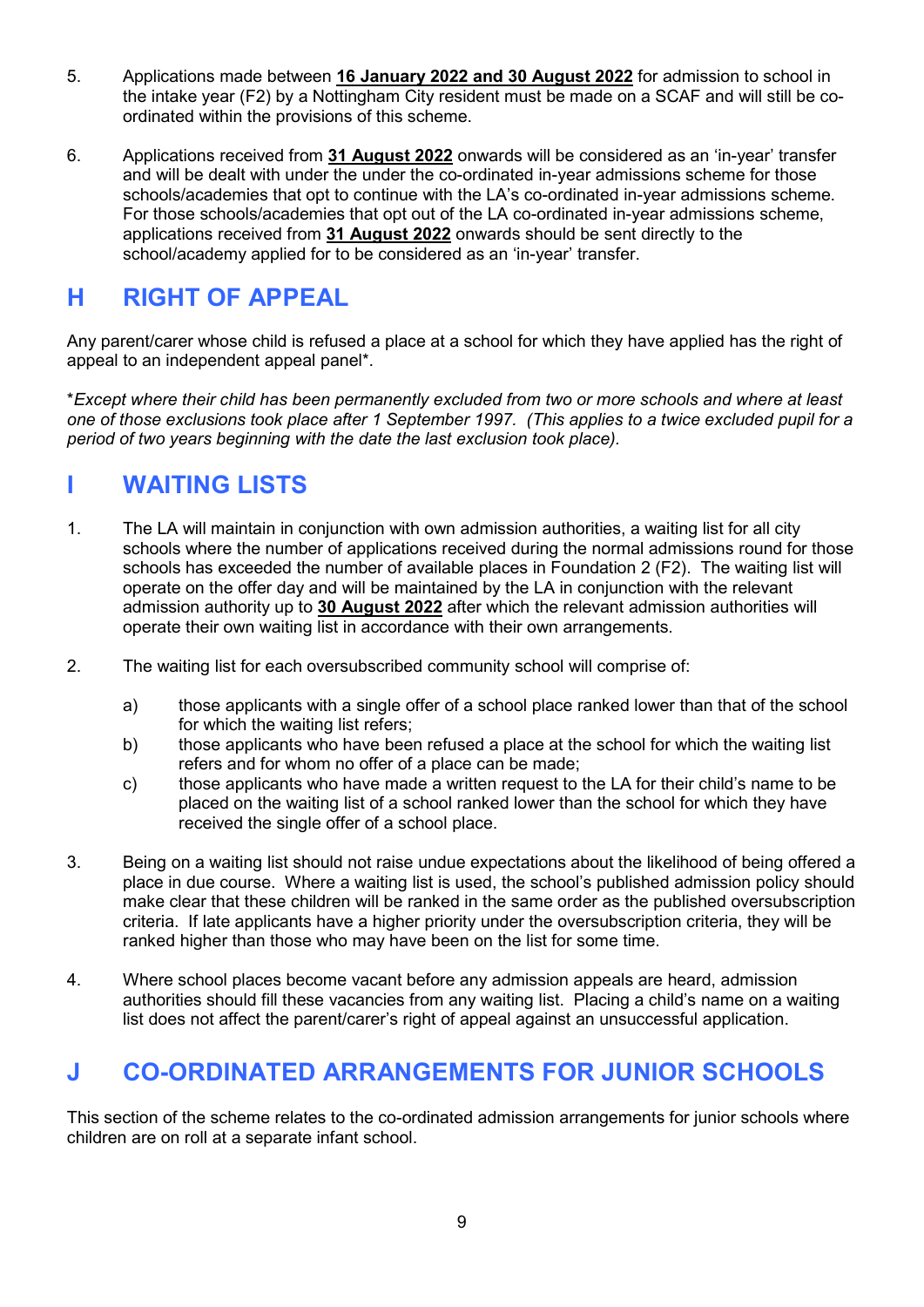The provisions in this section of the co-ordinated scheme have been varied such that only three preferences for a junior school will be required from the parent/carer. This variation recognises that the LA does not maintain any separate infant and junior schools.

### The variation for junior schools

- 1. Applications for admission to year 3 at junior schools will be made on the SCAF on which parents/carers will be invited to make up to three preferences and give reasons. Parents/carers are strongly encouraged to name the maximum number of preferences allowed to increase their chances of being offered a place at one of their named schools.
- 2. Where a primary school is substituted for a junior school as a preference expressed by the parent/carer, that preference will be dealt with as a transfer to the primary school outside of the normal age group for admission. This recognises that for a primary school the relevant intake year group for admission is Foundation 2 and not year 3 as is the case with a junior school.
- 3. Parents/carers resident in Nottingham City are strongly encouraged to apply through the Council's website using the online admissions system.
- 4. Alternatively, if parents/carers resident in Nottingham City wish to apply using a paper application form (SCAF), the SCAF should be returned to the School Admissions Team, Access and Inclusion, LH Box 14, Loxley House, Station Street, Nottingham NG2 3NG.
- 5. Completed SCAFs, together with any additional information or documentation required by the admission authority, must be returned by the published closing date of 15 January 2022.
- 6. Applications from parents/carers not resident in Nottingham City must be made on the relevant application form available from their home local authority. Where the LA receives a paper SCAF from a parent/carer not resident in Nottingham City, the parent will be advised to apply directly to their home authority.
- 7. The single offer of a place will be communicated by email to parents/carers who applied online on the national offer day, i.e. 19 April 2022.
- 8. Applications made between 16 January 2022 and 30 August 2022 for admission to school in the intake year (year 3) by a Nottingham City resident must be made on a SCAF and will still be co-ordinated within the provisions of this scheme.
- 9. Applications received from 31 August 2022 onwards will be considered under the co-ordinated in-year admissions scheme for those academies that opt to continue with the LA's co-ordinated in-year admissions scheme. For those academies that opt out of the LA co-ordinated in-year admissions scheme, applications received from 31 August 2022 onwards should be sent directly to the academy applied for to be considered as an 'in-year' transfer.

With the exception of the above variations, the co-ordination of applications to junior schools is as set out in the infant/primary scheme.

### K FALSE INFORMATION

1. Where, under the scheme, the offer of a place is found to be based on fraudulent or intentionally misleading information on the application, which effectively denied a place to a child with a stronger claim to the place at the school, the offer of a place will be withdrawn where this provision is included in the respective admission arrangements of the relevant admission authority.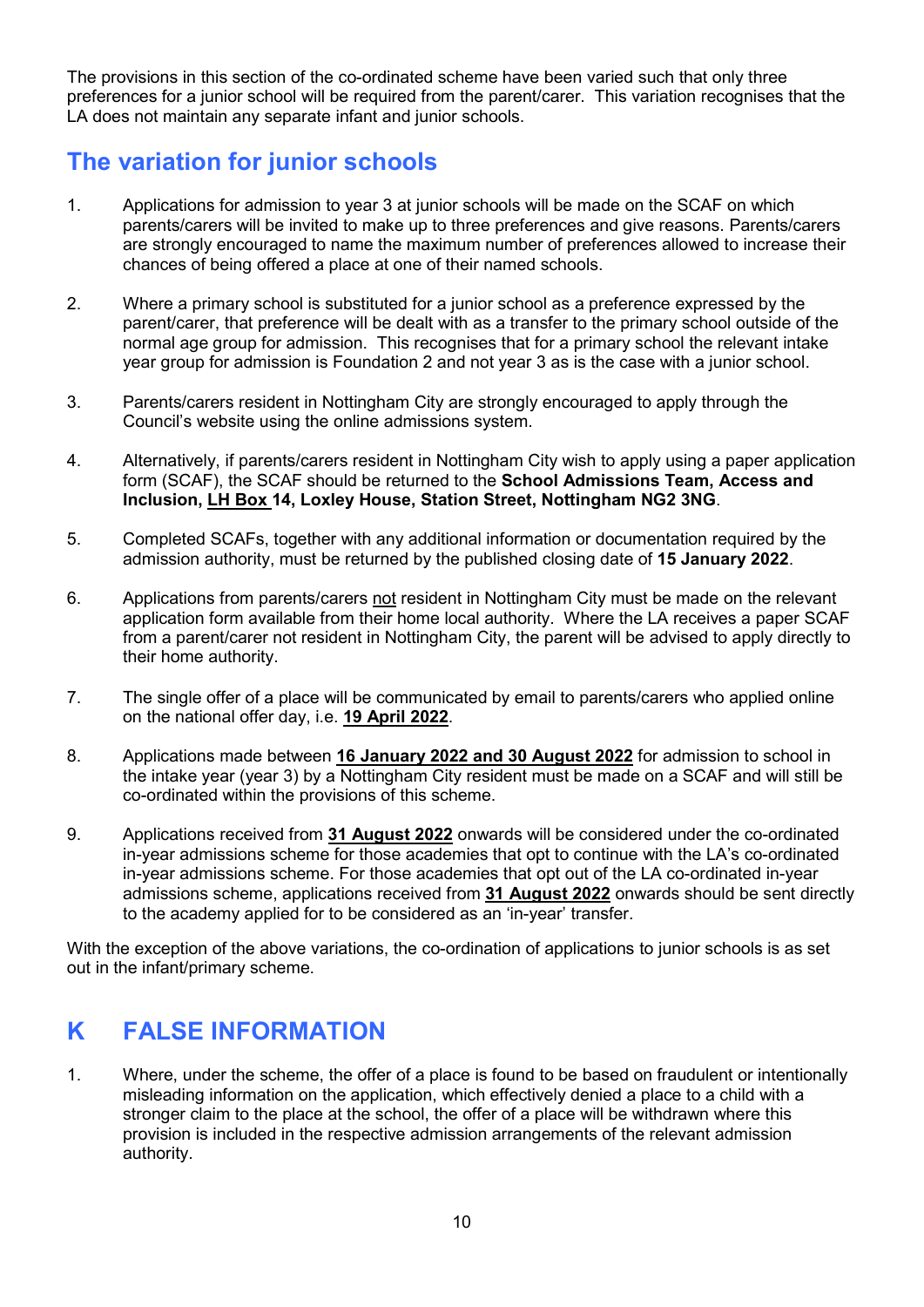2. Where the place or an offer has been withdrawn, the application will be reconsidered and the usual statutory right of appeal made available if a place is subsequently refused.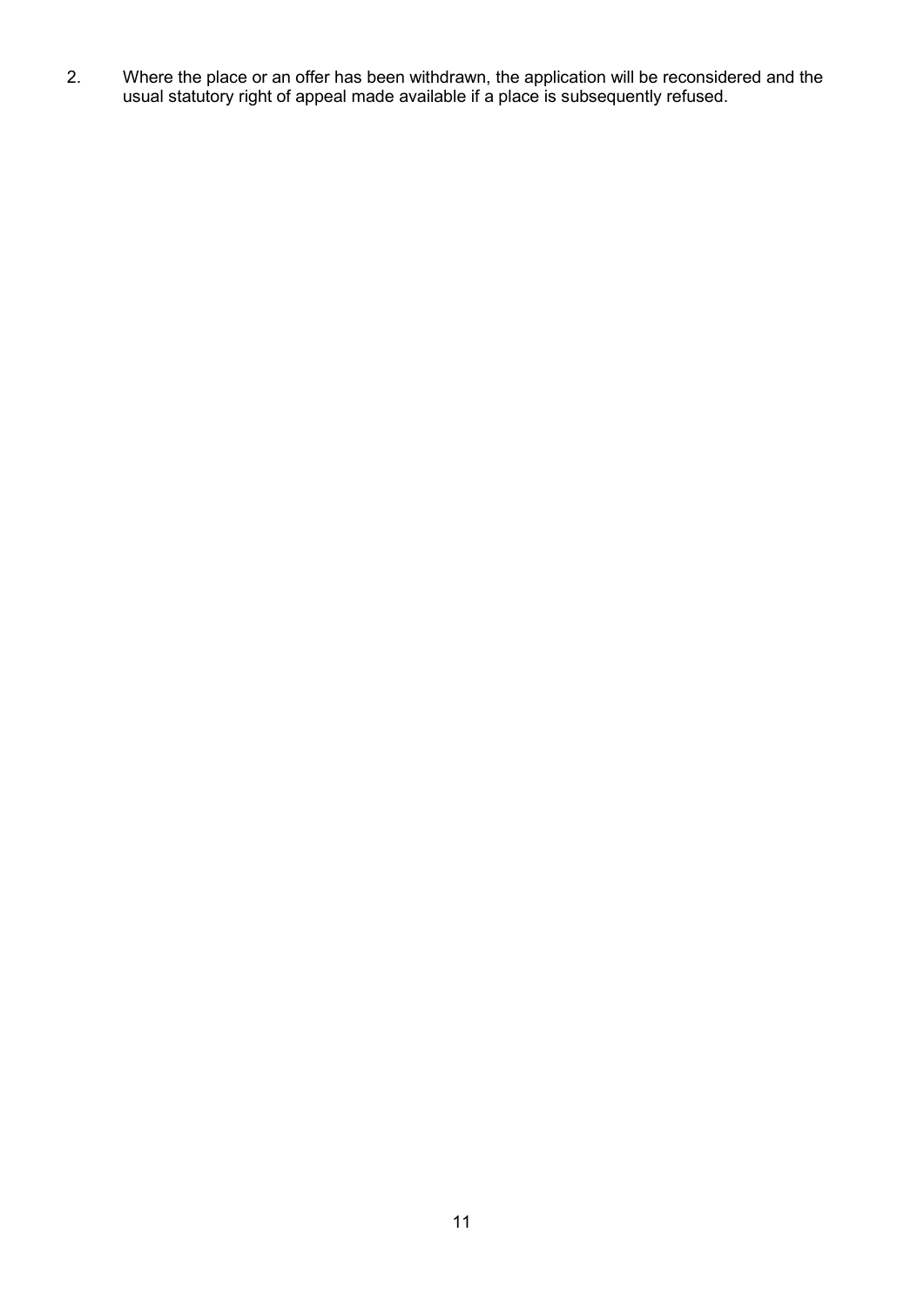ANNEX 1

#### TIMETABLE FOR CO-ORDINATED ADMISSION ARRANGEMENTS 2022/23 (ADMISSION TO INFANT, PRIMARY AND JUNIOR SCHOOLS)

#### By 15 November 2021

Information distributed by the local authority to Nottingham City parents and carers or via nursery schools where the child attends a nursery attached to a city infant or primary school.

#### 15 January 2022

Closing date for receipt of School Common Application Form (SCAF).

#### By 28 January 2022

Nottingham City Council sends applications to other local authorities for schools in their area.

#### By 11 February 2022

Nottingham City Council sends applications for primary school places to schools which are their own admission authority (listed in Note 1 at bottom of page)

#### By 25 February 2022

Own admission authority schools listed in Note 1 to send to Nottingham City Council a list of children who can be offered a place and those who cannot (all applications to be ranked).

#### By 11 March 2022

Nottingham City Council to determine which provisional offers will be made at Nottingham City schools taking account of the ranking of the preferences on SCAFs and inform Nottinghamshire County Council, other local authorities and other admission authorities of those provisional offers which are to be accepted and of those which are not to be accepted.

#### By 1 April 2021

Inform Nottinghamshire County Council, other local authorities and other admission authorities of which offers are to be confirmed for places in their primary schools and those which are not.

#### On 16 April 2022

Offers posted to parents/carers resident in Nottingham City, including offers on behalf of academies, voluntary aided academies and Nottinghamshire County Council. Emails sent on 19 April 2022 to Nottingham City parents and carers who applied online.

#### Within 14 days

Parents/carers required to confirm acceptance of place offered.

#### Note 1 – own admission authority primary schools/academies in Nottingham City:

Ambleside, Blessed Robert Widmerpool Catholic, Blue Bell Hill, Bluecoat Primary, Brocklewood, Bulwell St Mary's CE, Burford, Djanogly Northgate, Djanogly Sherwood, Djanogly Strelley, Edale Rise, Edna G Olds, Firbeck, Glapton, Glenbrook, Highbank, Hogarth, Huntingdon, Jubilee L.E.A.D., Milford, Nottingham Academy, Old Basford, Our Lady and St. Edward Catholic, Our Lady of Perpetual Succour Catholic, Portland Spencer, Radford, Robert Shaw, Rosslyn Park, Scotholme, Sneinton St. Stephen's CofE, Southwark, South Wilford Endowed CofE, Springfield, St Ann's Well, St. Augustine's Catholic, St. Margaret Clitherow Catholic, St. Mary's Catholic, St. Patrick's Catholic, St. Teresa's Catholic, Stanstead, Sycamore, Victoria, Warren, Whitegate, Whitemoor, William Booth and Windmill L.E.A.D.